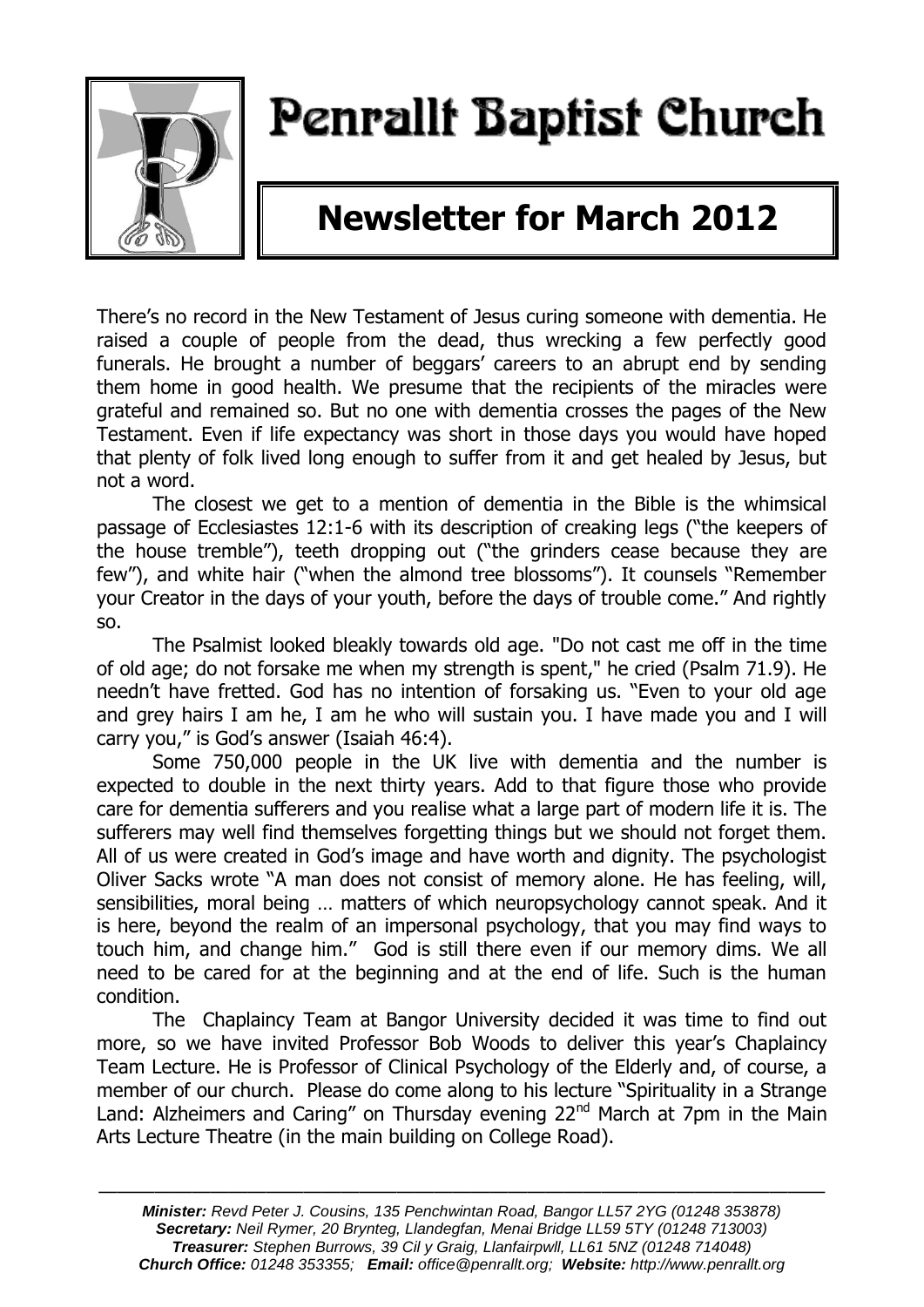Blessed are they with a cheery smile who stop to chat for a little while. Blessed are they who never say, 'You've told that story twice today'. Blessed are they who know the ways to bring back memories of yesterdays.

From 'Beatitudes for friends of the aged' by Esther Mary Walker (1911-2005)

God bless, **Peter**

# **SERVICES in March**

**Morning Services** are on the theme of Spiritual Disciplines for Ordinary People.\*

| March 4<br>10.30am | <b>GIFT DAY</b><br>The Discipline of Confession  |                 |
|--------------------|--------------------------------------------------|-----------------|
|                    | <b>The Danger of Locked Doors</b>                | Romans 13:11-14 |
| 2.15 <sub>pm</sub> | Service in Bontnewydd                            |                 |
| 6.00pm             | Celtic Style Communion Service Growing a Kingdom | Mat 13:1-43     |
| March 11           |                                                  |                 |
| 10.30am            | Speaker: Andy Wilson from Tearfund               |                 |
| 6.00 <sub>pm</sub> | Speaker: Andy Wilson from Tearfund               |                 |
| March 18           | <b>Mothering Sunday</b>                          |                 |
| 10.30am            | The Discipline of Listening to God               |                 |
|                    | <b>Hearing God's Voice</b>                       | 1 Samuel 3:1-24 |
| 6.00 <sub>pm</sub> | God's Kingdom, My Treasure                       | Mat 13:44-58    |
| <b>March 25</b>    |                                                  |                 |
| 10.30am            | Communion Service. The Discipline of Secrecy     |                 |

Speaker: Neil Rymer

6.00pm Speaker: Elaine Green. **The quiet before the storm** Mat 14:1-34

#### \*The Life You've Always Wanted.

We are doing a thirteen part study on Spiritual Disciplines for Ordinary People, based on the book by John Ortberg The Life You've Always Wanted. It is on sale from Amazon for about £6. The Home Groups are following the studies in the book.

#### **Our Preaching Team for March:**

Peter Cousins is the minister. Elaine Green is a Penrallt church member, coming to the end of a bachelor's degree in Theology through the Baptist College in Manchester. Andy Wilson is a Penrallt church member, but now living in London and working with the Christian organization Tearfund. Dr. Neil Rymer is Penrallt's Church Secretary. If you want to know what a Church Secretary in a Baptist church does, ask him. You will be surprised how much is involved.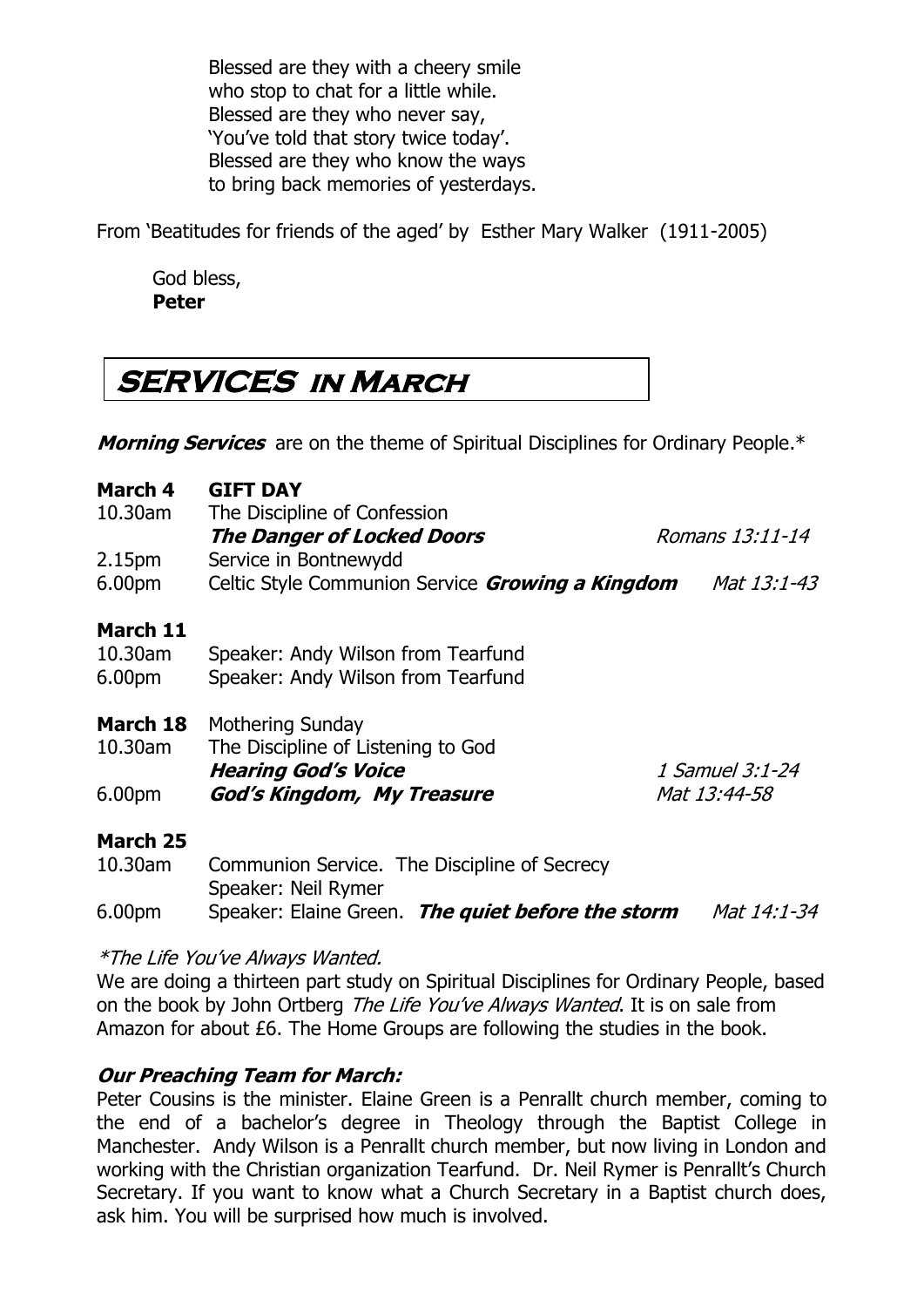#### **Church Lunch**

We will host a church lunch on **Sunday March 4th**. Please bring enough buffet style "finger food" for yourselves and one or two others.

### **Faith Café**

Faith Café, which takes place after the evening service, is for students and young adults. Starting around 7:15 pm it is an evening of chat, interviews, music and discussions.

# **Special Dates**

| <b>Wednesday 29 February</b> |                                                       | 10.30am Men's Prayer Meeting. (Note: this is<br>March's meeting!)                        |  |  |
|------------------------------|-------------------------------------------------------|------------------------------------------------------------------------------------------|--|--|
| <b>Friday 2 March</b>        | 2.30 <sub>pm</sub>                                    | Women's World Day of Prayer at St. John's                                                |  |  |
| <b>Sunday 4</b>              |                                                       | Gift Day: When we bring a love gift for our sister church, Penuel.                       |  |  |
| <b>Tuesday 6</b>             | Start of the course Living Life to the Full With God  |                                                                                          |  |  |
| <b>Saturday 10</b>           | 7.30pm                                                | Barn dance in aid of Tearfund.                                                           |  |  |
| <b>Monday 12</b>             | 7.30pm                                                | Deacons' Meeting                                                                         |  |  |
| <b>Wednesday 14</b>          | 7.00pm                                                | Training for youth and children's workers in Berea<br>Newyddd                            |  |  |
| <b>Saturday 17</b>           | 7.30pm                                                | Men's (ginger) beer & skittles (see 'Noticeboard')                                       |  |  |
| <b>Wednesday 21</b>          | Lecture by Dr. James Fleming in Llandudno (see below) |                                                                                          |  |  |
| <b>Thursday 22</b>           | 7.00pm                                                | Annual Chaplaincy Team Lecture in Main Arts<br>Lecture Theatre. Speaker: Prof. Bob Woods |  |  |
| <b>Saturday 25</b>           | Clocks go forward.                                    |                                                                                          |  |  |
| <b>Monday 26</b>             | 7.00pm                                                | Cytun meeting in the Diocesan Centre                                                     |  |  |

#### Gift Day **Sunday 4 March**

On April  $1<sup>st</sup>$  our sister church, the Welsh language Penuel Baptist Church in Bangor will be celebrating its bicentenary. This is a remarkable celebration and we have decided to mark the occasion by giving them a love-gift of £10,000 to refurbish their rather jaded kitchen facilities. To this end we will be holding a Gift Day in March to raise this sum. Please place your offering in the envelopes provided. You may Gift Aid your donation if you wish (please do, if you can!)

#### **Living Life to the Full with God: Course begins on Tuesday 6 March**

Course Leader: Dr Paul Hebblethwaite

This life skills course was originally designed to help those that are suffering with mild to moderate depression or anxiety but is also useful to those wishing to improve their pastoral and listening skills. It consists of 8 fun and friendly 90 minute sessions held once per week. Participants are taught how to deal with their feelings about themselves, others (including God), the future and the world when they are fed up, worried or feeling hopeless and learn skills to help them.

This programme has been shown to make a huge difference in individuals' lives and their relationship with God. With the help of a booklet and expert guidance at each session, individuals will be helped to sort out feelings when fed up, down, anxious and remote from God.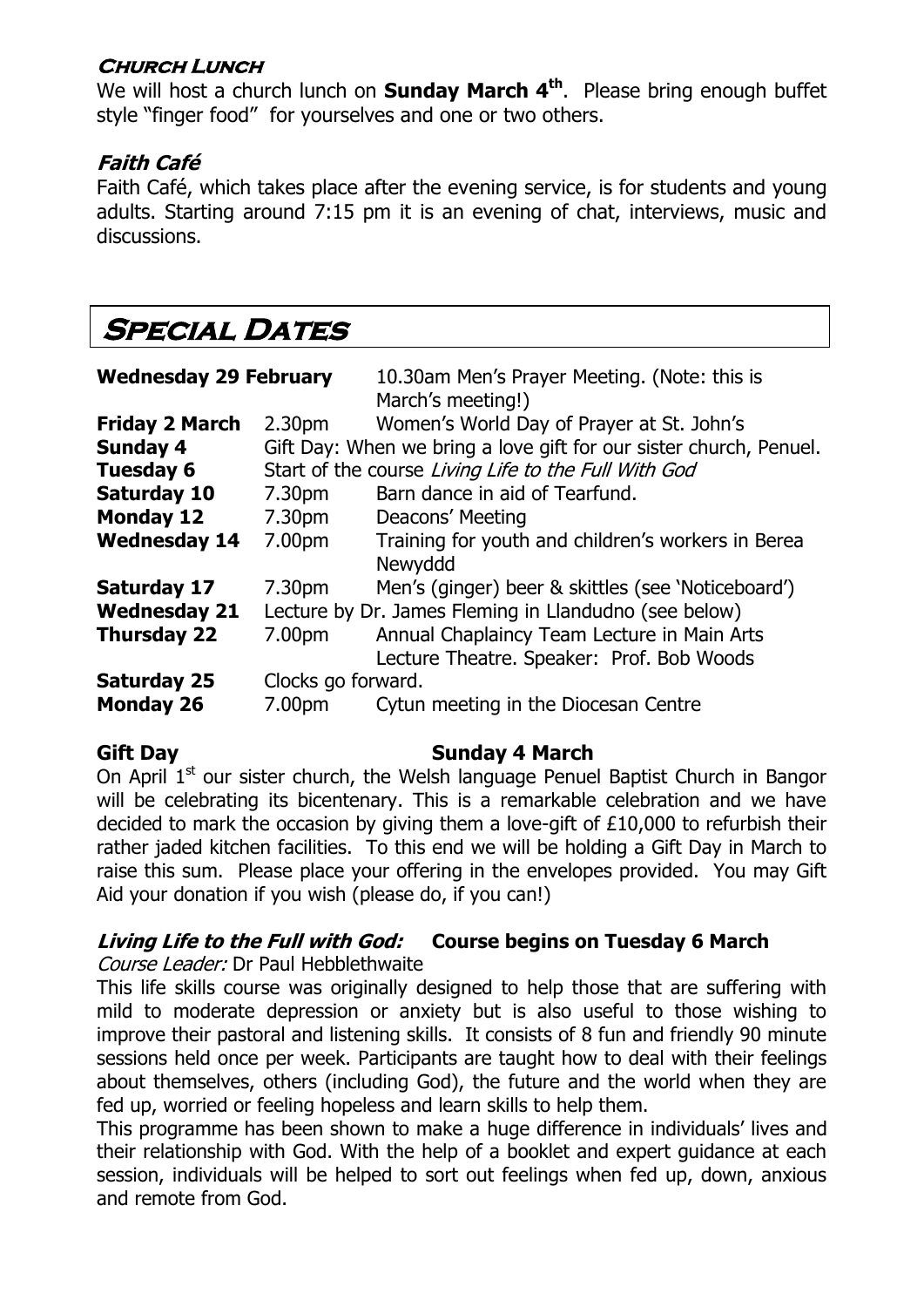**Tearfund Barn Dance Saturday 10 March 7.30pm**

Penrallt and all churches in Bangor are invited to this Barn Dance in Penrallt. All proceeds from the evening will go to TEARFUND. The entrance fee of £5 (£3 concessions) will include a nice pudding, soft drinks as well as tea/coffee. Andy Wilson will give a short presentation.

#### **Training Event for Children's and Youth Workers Wed 14 March 7.00pm**

at Capel Berea Newydd. Training event for Children's workers, Youth workers and Sunday School teachers. See noticeboard for more details.

**Annual Chaplaincy Team Lecture Thursday 22 March 7.00pm** We are privileged to have Professor Bob Woods as a member of our church and we are especially pleased that he has been chosen to give the prestigious Bangor University Chaplaincy Team's Annual Lecture this year. Bob is a world expert on the care of people with dementia, so he has been invited to speak on the spiritual aspect of this.

The title is *Spirituality in a Strange Land: Alzheimer's and Caring*. The Lecture will be at 7:00pm in the Main Arts Lecture Theatre, College Road. Please come and support Bob and the Chaplaincy Team.

# **Weekdays**

| <b>Day</b> | <b>Time</b>          | <b>Details</b>                          | <b>Contacts</b>                                        |
|------------|----------------------|-----------------------------------------|--------------------------------------------------------|
| <b>Tue</b> | 8.00pm               | HG, Nilgiri                             | Joan Beer (353874)                                     |
| <b>Tue</b> | 7.30pm               | HG, Tyddyn Isaf, Menai<br><b>Bridge</b> | Magnus Forrester-Barker<br>(717570)                    |
| <b>Wed</b> | 10.30am              | Men's Prayer Meeting                    | Peter Cousins (353878)                                 |
| Wed        | 2.00pm               | Carers' Home Group                      | Carol Morris (716953)                                  |
| Wed        | 7.00pm               | HG for young adults, Bangor             | Danielle Fifield<br>(07849935707)                      |
| <b>Wed</b> | 7.30pm               | HG, The Nomads                          | Jess & Seamus Adams (421185)<br>Susan Cousins (353878) |
| <b>Wed</b> | 7.30pm               | HG, Bethesda                            | Jon & Deb Stammers (602868)                            |
| <b>Wed</b> | 8.00pm               | HG, Grŵp Cymraeg                        | Owen & Nia Lloyd Evans (352634)                        |
| <b>Thu</b> | 10.30am              | Post-Alpha Bible Study                  | Sue & Lawrence Moss (713793)                           |
| Thu        | 7.30pm               | HG, Llanfairpwll                        | Sue & Lawrence Moss (713793)                           |
| <b>Thu</b> | 7.45pm               | HG, Talwrn                              | Gill & James Goodman (751074)                          |
| Fri        | 10.30am<br>- noon    | <b>Cheeky Monkeys</b>                   | Joan Rymer (713003)                                    |
| Fri        | $10.30 -$<br>12.30pm | HG, 6 Maes y Dref                       | Anne Collis (353173)<br>anne@collis66.freeserve.co.uk  |
| <b>Sat</b> | 8.30am               | <b>Prayer Meeting</b>                   |                                                        |

#### **Please check with the contact people when there are meetings this month.**  HG = Home Group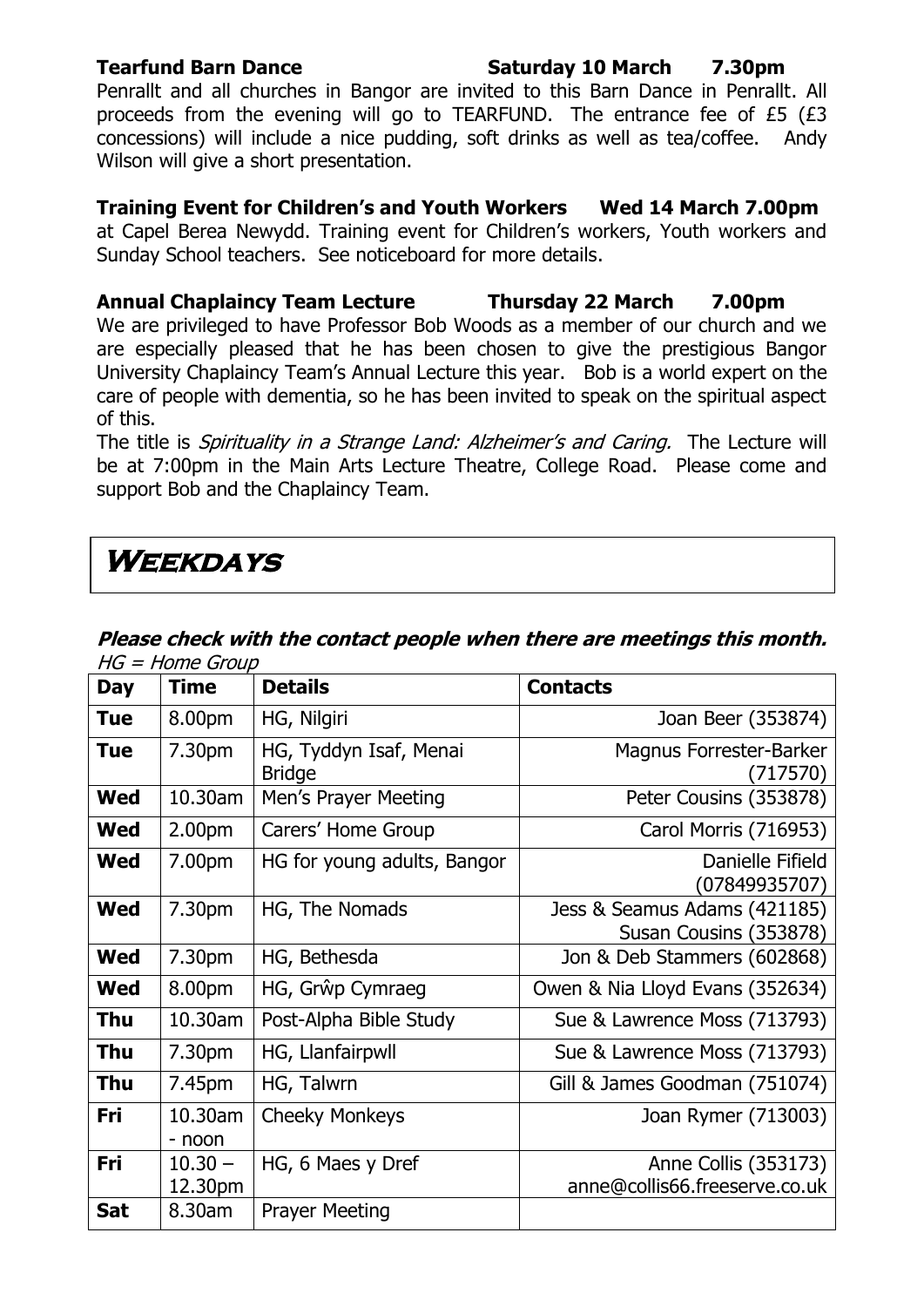# **News of People**

**Nancy Jones** is still in Plas Garnedd Residential Home in Llanberis and would love a visit from you. **Hannah Norris** hopes to be back in church as soon as she can drive. **Elaine Peart** has had another spell in hospital and is recovering. We are sorry to say farewell to **Brooke, Seward and Jonah** as they return to the States. It has been a joy to welcome them in Penrallt and we wish them God's blessing.

#### **Children's Birthdays in March**

**8 th:** Molly Wheatcroft; **12th:** Nicola Wheatcroft; **14th:** Ted Goodwin

# **Noticeboard**

- **Men's Prayer Meeting Wednesday 29 February 10.30am** The men will meet for prayer as usual, followed by coffee in Options.
- **Men's (Ginger) Beer & Skittles Evening Saturday 17 March** A chance to chill out and play skittles, darts and pool. **7.30pm**
- **Walking Group Tuesday 20 March 10.30am Portmeirion**

Before the day you should download a token from the Portmeirion web-site (www.portmeirion-village.com). This entitles you to go in for £1 instead of the normal entrance fee of £9. If you have any difficulty with this, ring us on 713146, and we'll help you with it.

Allow an hour to get there from Bangor. As it's quite a distance to drive, please arrange to share cars if possible. We'll meet in the Portmeirion car park at 10.30, then spend a couple of hours exploring the various pathways around the village. We've scouted the area, including pathways away from the official marked routes. There's no climbing or difficult walking, but wear sturdy shoes for muddy paths.

There are reasonably-priced places to eat lunch, or bring sandwiches if you prefer. Then there'll be the opportunity to look around the village itself, take photographs of the Italianate buildings and browse in the shops.

If we leave at 2.30 we should be home by 3.30.

#### **Baptismal Service**

We will be holding another Baptismal Service soon. If you are considering this, would you talk to Peter about it please.

#### **Workshops for Students**

Are you struggling academically because you keep putting work off? There is a workshop to help you with this: Thursday  $1^{ST}$  March, 2-3:30pm in Room TR3, Neuadd Rathbone. For more details check it out on the University intranet or [counselling@bangor.ac.uk](mailto:counselling@bangor.ac.uk)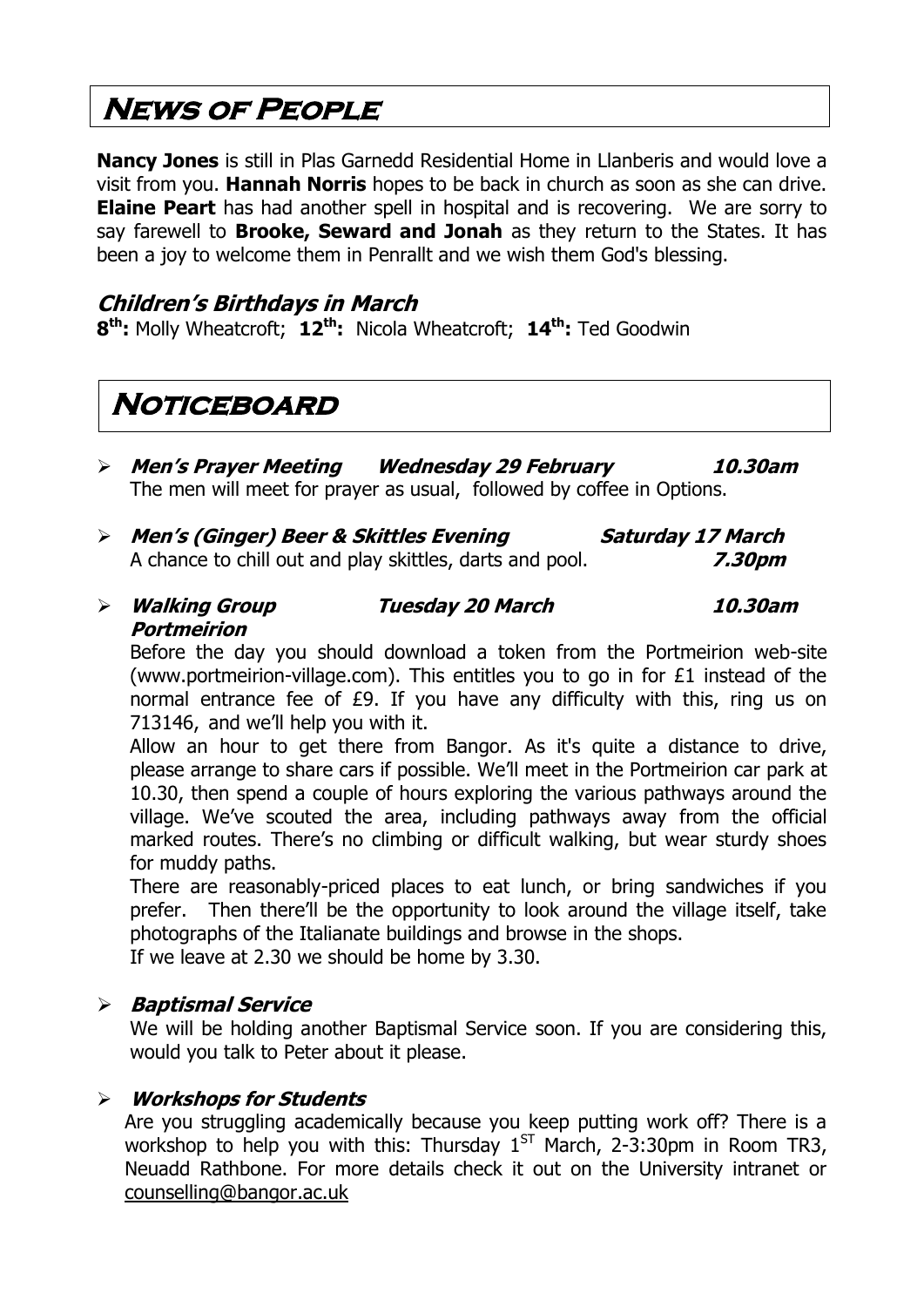#### **Dr James Fleming**

A seminar by a leading archaeologist on "Recent discoveries relating to the Trials and Crucifixion of Jesus". Wednesday  $21<sup>st</sup>$  March, 10:15-1:45, Emmanuel Church, Lloyd St., Llandudno. £5. See church noticeboard for leaflet.

### **Cyber Impact or WWWhat Colwyn Bay, Tuesday 13 March**

- If you can't LOG ON, or download an APP for it, or use it as a status update, or sync it with your tablet…. is it still relevant in 2012? In today's digital world, what are some of the amazing opportunities and challenges for us, as individuals and churches, to STAY CONNECTED with society?
- What impact is the digital world having on us, where is it going next, and will it ever stop?

This CICC (Cymru Institute for Contemporary Christianity) Event should help you to reflect, re-charge and re-assess the impacts social media and digital technology are having on us, our families, and society as a whole. It will also seek to de-code and present some of the new mission 'platforms' available to us.

This is not just for techies and will be communicated in a language you understand. Parents, Pastors, Teachers, Teenagers – and everyone else – welcome! To book on the web site and to obtain a map, click here

[http://t.ymlp201.net/buqadaewsuaraqwaxauuub/click.php.](http://t.ymlp201.net/buqadaewsuaraqwaxauuub/click.php)

Presented by Dave Newton, Director of Outreach, and Richard Bromley, Director of Local Ministries, Youth for Christ.

**Colwyn Bay** – Tues, 13 March at 7.30pm Princes Drive Baptist Church, Princes Drive, Colwyn Bay, Colwyn, LL29 8LA

Please purchase tickets for this CICC event by clicking here http://t.ymlp201.net/bugadaewsuaragwaxauuub/click.php> and going to the web site.

(NB. CICC policy is to be accessible to all. If, for some reason, you are unable to afford the price of tickets, but would want to attend, please email us at [info@cicconline.org](mailto:info@cicconline.org) <mailto:info@cicconline.org> and we will book you a place).

### **Vote for Bangor Students' Union!**

Last year, Bangor SU won The Ecologist Prize for the 'Rubbish Survival Guide' photo campaign, and is once again in the final of the competition, presenting a short film about the beautiful and diverse natural environment of Wales. If you'd like to vote for them, visit

http://www.theecologist.org/NUS/NUS Green\_Impact\_2012/1194040/bangor\_stude [nts\\_union\\_communications\\_challenge\\_entry\\_2012.html](http://www.theecologist.org/NUS/NUS_Green_Impact_2012/1194040/bangor_students_union_communications_challenge_entry_2012.html)

### **Penrallt on Facebook**

100 people are signed up to Penrallt's Facebook site. Join us.

#### **Homeless in Bangor**

We do not recommend giving money to the homeless. Instead, £5 in one of the brown envelopes from the table in the porch of the church (placed in the offering) will buy a hot meal for them through the St. Mary's Hostel scheme. So far Penrallt has contributed £3340 to the fund.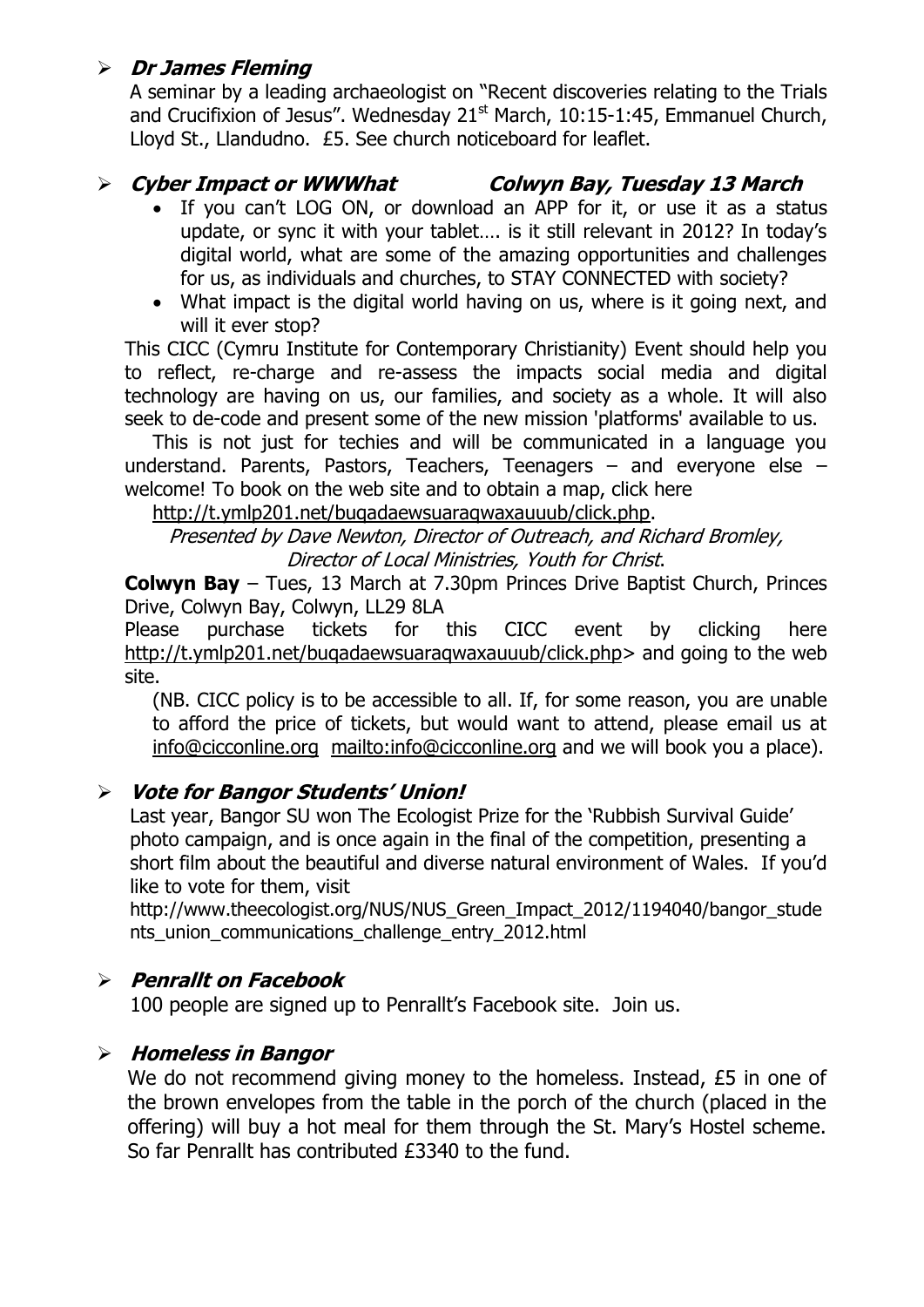#### **The Prayer Room**…

…is open before and after the service for quiet prayer. Penrallt is a place of prayer, so make use of this sacred space.

#### **Pray for Penrallt Every Day**

Sign up to receive our prayer diary by e-mail every Monday morning by sending your request to: [office@penrallt.org.](mailto:office@penrallt.org)

If you have some subject for prayer, either send it in by e-mail, or fill in one of the pink cards, which are available in the porch, and place it in the visitors' cards box or give it to Peter or Magnus.

#### **Pastoral Help**

If you have pastoral concerns please contact Peter or one of the other members of the Pastoral Care team:

Geoff Birch 01286 870944 Pat Borlace 713146, Eunice Smith 713296, Judy Stammers 364394 Geoff Moore 410582

**Deadline for next month's newsletter** Sunday 18 March Please send information to Gwyneth [\(gwyneth@brindley-wales.com](mailto:gwyneth@brindley-wales.com) or 352682)



 **(Relay Worker, Bangor Christian Union)**

"Be on guard. Stand firm in the faith. Be courageous. Be strong. And do everything with love." 1 Corinthians 16:13-14 (NLT)

First off, thank you all so much for your support (prayerfully and financially!). I really appreciate it and know that I wouldn't be able to do this work without it!

As a Relay Worker with UCCF [\(http://www.uccf.org.uk/\)](http://www.uccf.org.uk/) this year I have had the chance to study a bit of theology and do a counselling course in Llandrillo. This has been a great for personal growth, but my highlight has been meeting up with students and being able to study with them! It has been a great privilege to be able to discuss ideas and through what we have been learning to see



A little bit of Relay prep…